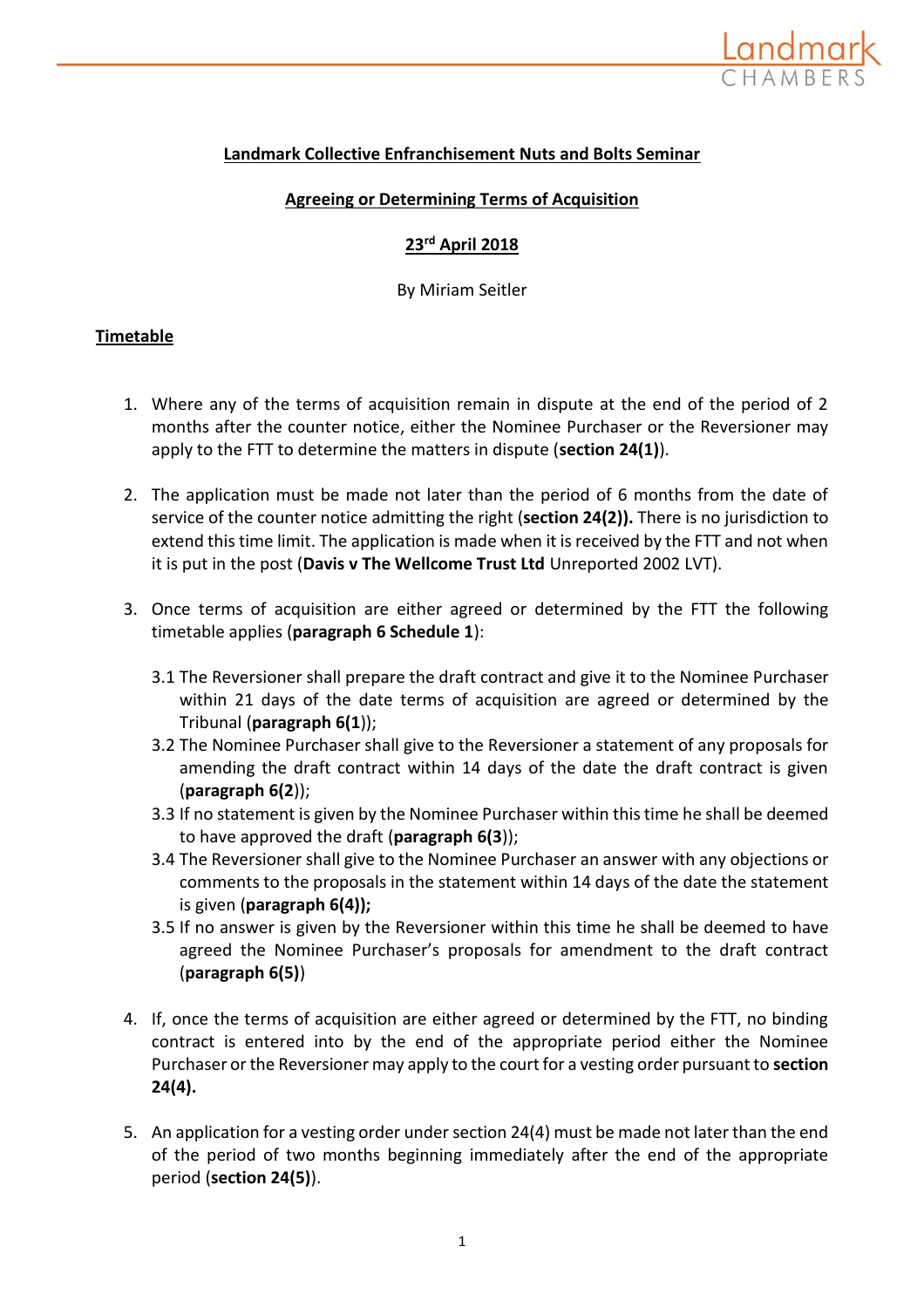

6. The appropriate period is:

i) Where all of the terms of acquisition have been agreed between the parties 2 months beginning with the date of agreement; or

ii) Where any or all of the terms of acquisition were determined by the FTT 2 months from the date the decision becomes final or such other period fixed by the FTT in its decision (**section 24(6)**).

7. On an application for a vesting order the court may make one of 3 orders:

i) Vesting the interests in the nominee purchaser on the agreed or determined terms of acquisition (**section 24(4)(a)**);

- ii) As above but with such modifications as
	- a) may have been determined by the FTT, on the application of either the nominee purchaser or the reversioner, to be required by reason of any change in circumstances since the time when the terms were agreed or determined as mentioned in that subsection, and
	- b) are specified in the order (**section 24(4)(b));** or

(iii) Deeming the initial notice to be withdrawn at the end of the appropriate period (**section 24(4)(c**))

## **Terms of Acquisition**

- 8. Terms of acquisition are defined at **section 24(8)** as the terms of the proposed acquisition by the nominee purchaser whether relating to:
	- a) The interests to be acquired

b) The extent of the property to which those interests relate or the rights to be granted over any property

- c) The amounts payable as the purchase price for such interests
- d) The apportionment of conditions or other matters in connection with the severance of any Reversionary interest; or
- e) The provisions to be contained in any conveyance
- 9. Costs payable under section 33 are not a term of acquisition.
- 10. A broad interpretation was given to "terms of acquisition" in the recent decision of Timothy Fancourt QC in **Greenpine Investment Holding Limited v Howard de Walden Estates Limited** [2016] EWHC 1923, albeit in the context of lease extensions rather than collective claims.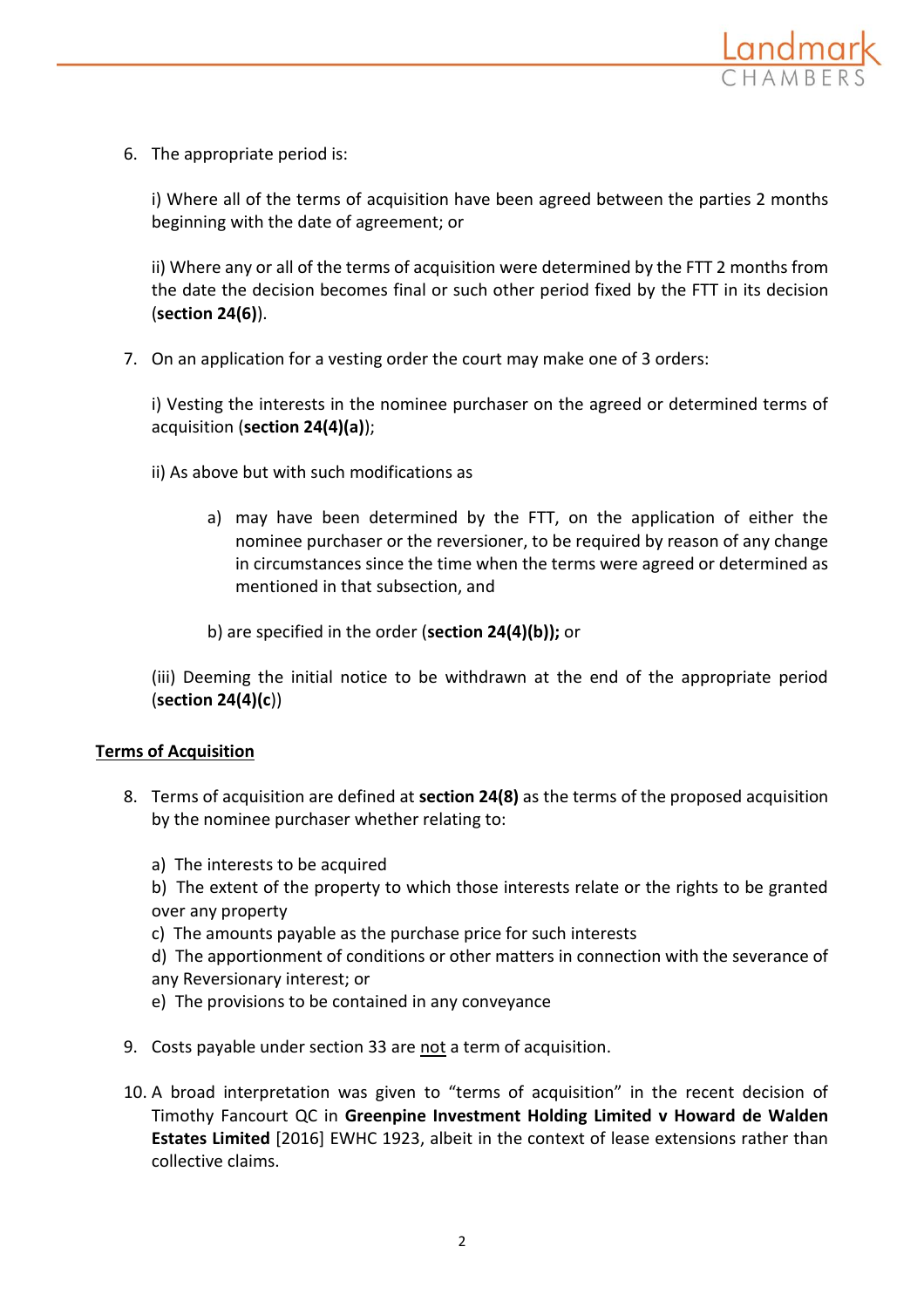

11. The tenant had made an application under s.48(3) to the County Court to enforce the requirement to grant the new lease. Section 48(7) defines terms of acquisition, for the purposes of Chapter II of Part I of the 1993 Act, as:

*In this Chapter "the terms of acquisition", in relation to a claim by a tenant under this Chapter, means the terms on which the tenant is to acquire a new lease of his flat, whether they relate to the terms to be contained in the lease or to the premium or any other amount payable by virtue of Schedule 13 in connection with the grant of the lease, or otherwise.*

- 12. The question for the court was whether the application (made on 25 August 2015) was made in time, i.e. within 4 months of the parties agreeing the terms of acquisition (the appropriate period  $+ 2$  months).
- 13. Following the service of a counter-notice, on 18 November 2014 the landlord requested from the tenant a foreign legal opinion verifying that the tenant was incorporated in the BVI, has capacity to enter into new lease, has validly executed the new leases and is solvent. The tenant's solicitors replied on 2 December 2014 agreeing to provide the opinion. By 17 December 2014 the parties had agreed the form of the new lease. By 7 January 2015, the parties had agreed the premium to be paid by the tenant and the amount of costs payable to the landlord.
- 14. The Foreign Legal Opinion (FLO) was sent to the landlord on 12 January 2015. The opinion underwent further "minor" revision and was finally completed on 27 April 2015.
- 15. The tenant argued that the FLO was a term of acquisition and therefore the terms were only agreed on 27 April 2015 when the opinion was finalised. The landlord argued that the requirement for the FLO was not a term of acquisition. If it was a term of acquisition, all the terms were agreed by 7 January 2015 when the premium was agreed, the agreement to provide the FLO having occurred on 2 December 2014 and thus making the tenant's s.48(3) application out of time.
- 16. It was held that the landlord's request for a foreign legal opinion from the tenant was a term of acquisition and agreement had been reached on that requirement by 2 December 2014. It was not necessary for the content of the FLO to be agreed in detail for the terms of acquisition to be agreed. The key passages determining this point are found at [40] and [43]:

*40 Assuming, therefore, that a term of acquisition can be raised as such after the date of the counternotice but before all terms of acquisition have been agreed or determined, the first question is whether the requirement for the FLO falls within the definition of "terms of acquisition". In my judgment, the requirement did amount to a term of acquisition. In substance, Estates was making provision of an FLO confirming the four specified matters a condition of the grant of the new lease. As such, the terms of the transaction proposed were that Greenpine was to have a new lease of the Flat on terms of payment of the agreed premiums, on the terms contained in the new lease (as agreed), and upon provision of the FLO. The requirement for the FLO, as a condition of completion, is the type of additional*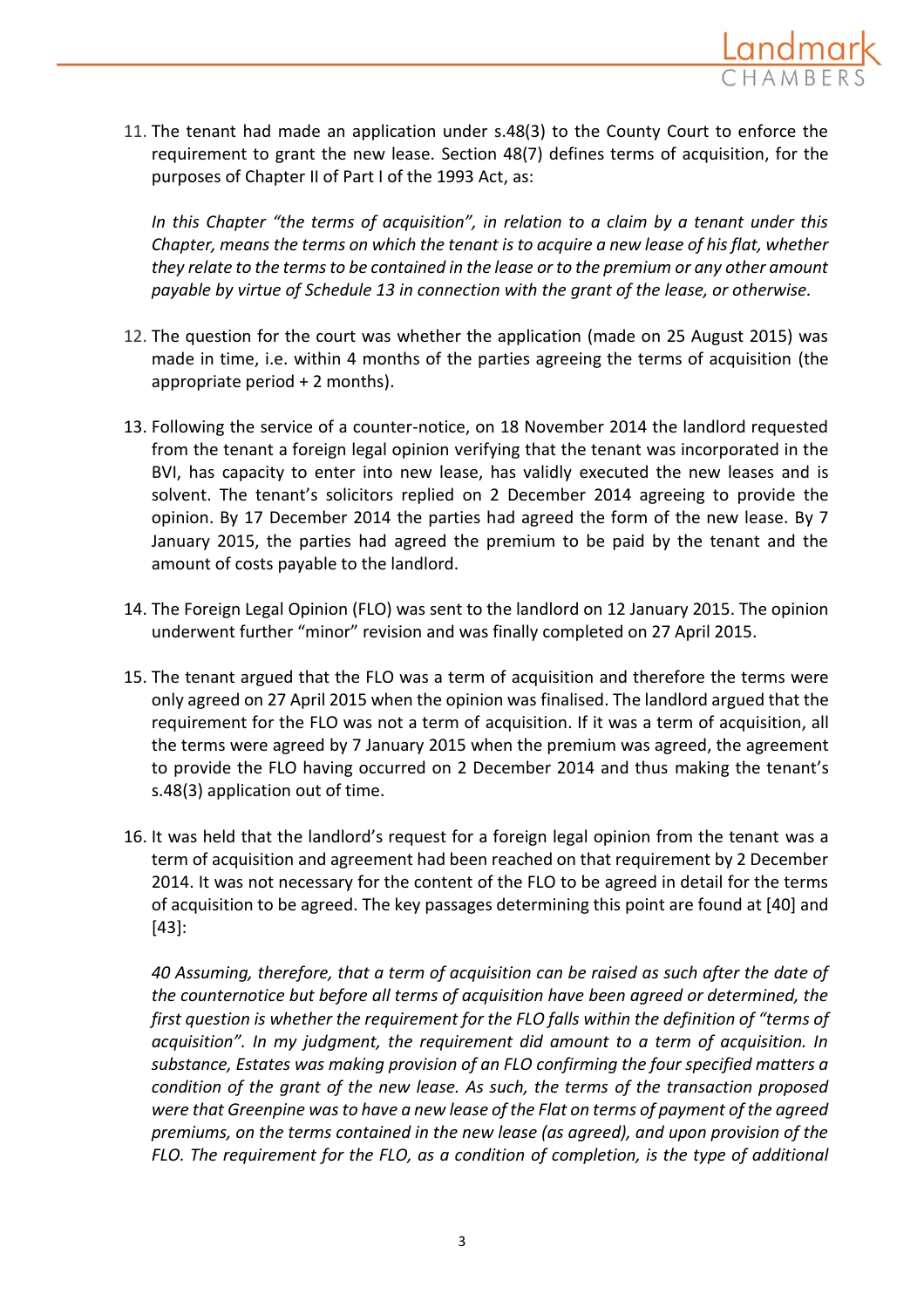

*requirement that is capable of being caught by the words "or otherwise" in the definition in section 48(7)*

*43 Before Bilmes' letter to the Tribunal was written, CRS had returned the draft FLO with suggested amendments, to which Bilmes responded that they would communicate with the foreign lawyers regarding the amendments. Although at that time the exact wording of the FLO had not been finalised, there was no dispute about the principle that an FLO should be provided to confirm the four matters identified by CRS on 18 November 2014. The exact wording of such a document does not prevent agreement on its provision as a term of acquisition any more than the fact that the exact wording of the new lease is outstanding prevents agreement on the terms of acquisition: see the Bolton case, referred to above, and reg. 6 of the Leasehold Reform (Collective Enfranchisement and Lease Renewal) Regulations 1993 (S.I. 1993/2407)*

- 17. The effect was that the tenant's notice was deemed to have been withdrawn.
- 18. The decision is also notable for expressing the obiter and unorthodox view that the terms of acquisition to be agreed or determined by the Tribunal are the proposals contained in the respective notices that remain in dispute at the relevant time – see [37]:

*Reading section 48 as a whole, and in the context of the statutory scheme, my conclusion would be that the terms of acquisition to be agreed or determined by the Tribunal are the proposals contained in the respective notices that remain in dispute at the relevant time. That, of course, would not prevent the parties from agreeing additional or different terms if they are able to do so. Nor would it prevent either party from contesting the appropriate drafting of the new lease, in accordance with the provisions of section 57, at a later stage. But it would mean that the time limit for an application to the court to enforce or discharge the statutory contract runs from the time, as defined in section 48(6), when the terms of acquisition – not other terms or requirements – have been agreed or determined by the Tribunal.*

## **Freehold Covenants**

*…*

## Overview of what can be imposed under the 1993 Act

- 19. In practice the most contentious terms of acquisition (other than the price) are the freehold covenants.
- 20. The following restrictive covenants may be included pursuant to paragraph 5 of Schedule 7:

i) Such provisions as the freeholder may require to secure that the nominee purchaser is bound by, or to indemnify the freeholder against breaches of, restrictive covenants which—

a) Affect the relevant premises otherwise than by virtue of any lease or collateral agreement, and

b) Are enforceable for the benefit of other property;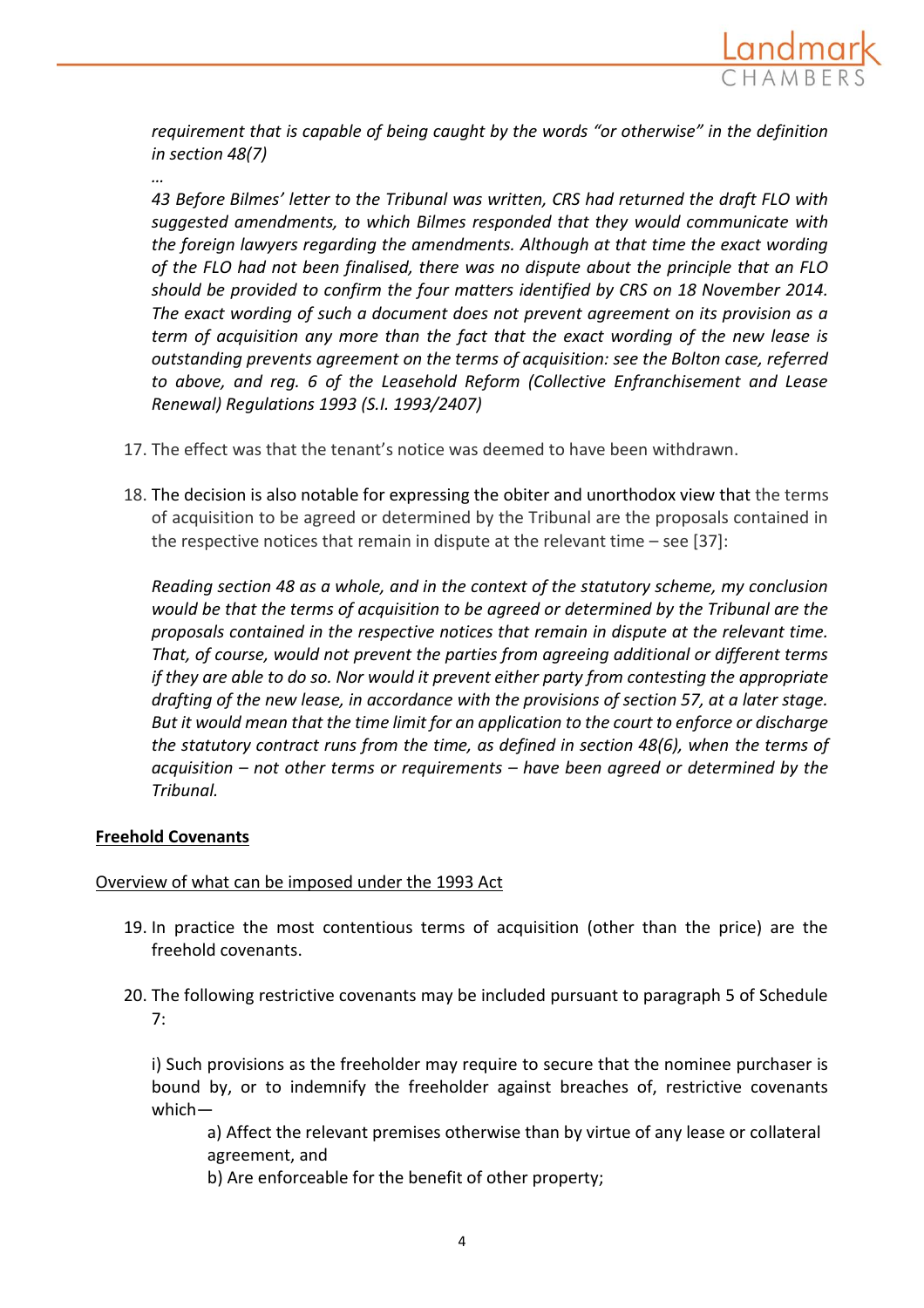

ii) Such provisions as the freeholder or the nominee purchaser may require to secure the continuance with suitable adaptations of restrictions arising by virtue of the leases which either-

a) Affect the relevant premises, are capable of benefiting other property and are enforceable by persons other than the freeholder;

b) Affect the relevant premises, are capable of benefiting other property, are enforceable by the freeholder only and materially enhance the value of the other property; or

c) Affect other property and materially enhance the value of the relevant premises;

iii) Such further restrictions as the freeholder may require to restrict the use of the relevant premises in a way which—

a) Will not interfere with the reasonable enjoyment of those premises as they have been enjoyed during the currency of the leases; but

b) Will materially enhance the value of other property in which the freeholder has an interest at the relevant date.

## Definition of restrictive covenant

21. All negative covenants are included not just 'user covenants'**: Langevad v Chiswick Quay Freeholds Ltd** [1999] 1 E.G.L.R 61 where it was held that negative covenants as to alterations and outside painting are restrictive covenants for the purposes of the Act.

## Relevance of an estate management scheme

22. If there is an estate management scheme already in existence, then regard can be had to its terms in so far as those terms are relevant to the covenant in question – **see Kutchukian v The Keepers and Governors of the Possessions Revenues and Goods of the Free Grammar School of John Lyon** [2012] UKUT 53, at [46]:

*We accept Mr Johnson's argument that it is an important feature of the present case that there is in existence the scheme of management. We conclude that there is no significant prospect of this being amended adversely to the respondents, so as to allow through some objectionable use which at present is prohibited by the estate management scheme but which was not so prohibited after the amendment. We note Mr Hamilton's evidence that the estate management scheme is effectively as good as the restrictions in the restrictive covenant, save for the fact that the covenants in the scheme were qualified whereas those in the headlease were absolute. However we accept Mr Johnson's argument that this distinction (namely qualified as opposed to absolute) does not bring any significant benefit to the respondents such as to enable them to say that this feature satisfies the words "materially to enhance the value of the other property" in paragraph 5 of Schedule 7.*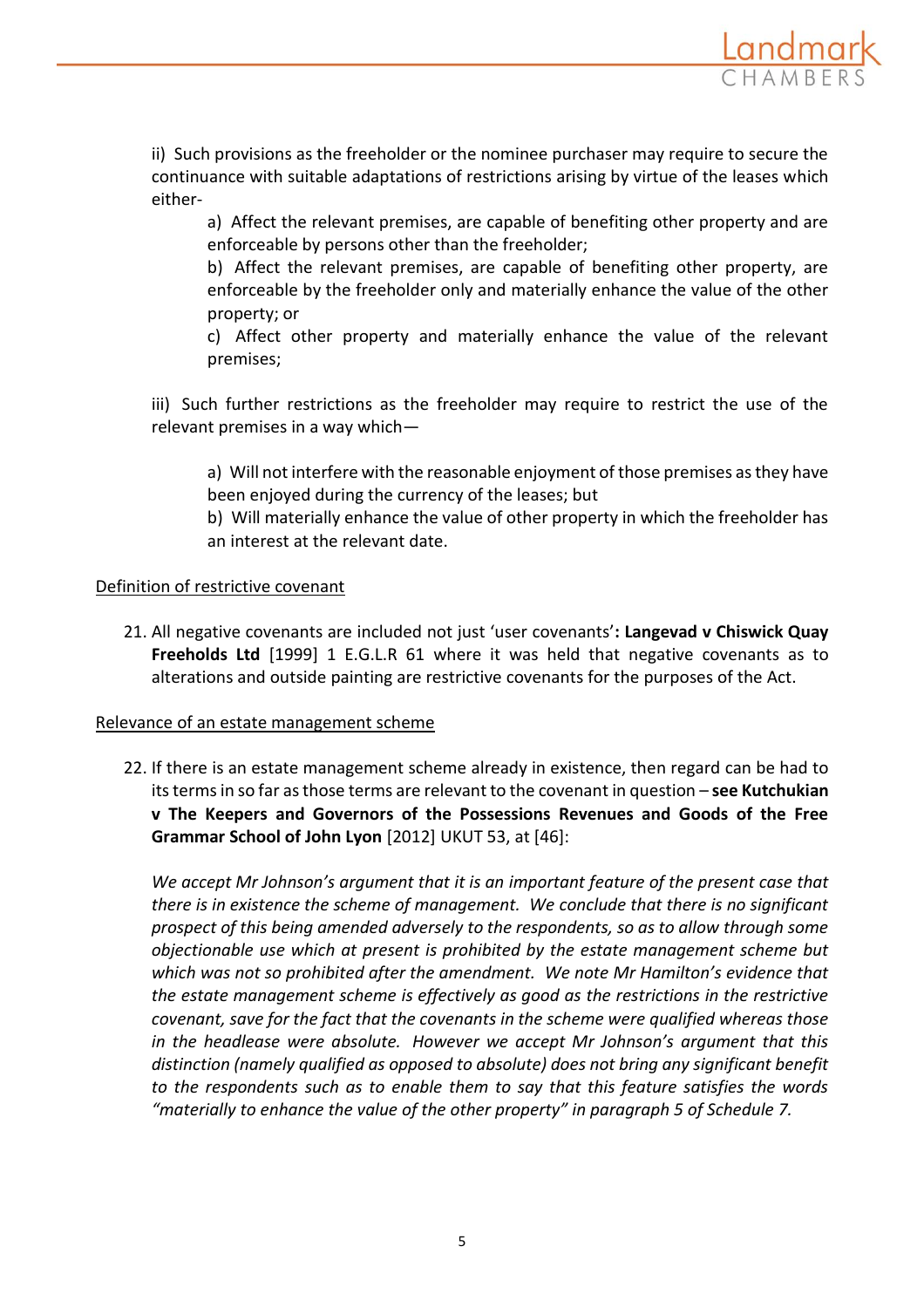

## Material enhancement

- 23. Includes maintaining a value which would otherwise deteriorate: **Ackerman v Mooney** [2009] PLSCS 266 (see also **Peck v Trustees of Hornsey Parochial Charities**(1971) 22 P &CR 789 and **Le Mesurier v Pitt** (1972) 23 P& CR 389)
- 24. The diminution in value may not need to be substantial: **Moreau v Howard de Walden Estates Ltd** 30 April 2003 LRA/2/2002).
- 25. Although valuation evidence is not required to quantify the benefit there must be some evidence of uplift in value or prevention of diminution in value: **Earl Cadogan v Betul Erkman** [2011] UKUT 90, para 105:

*We do not accept [Counsel's] argument that, having regard to the comparison of language between Schedule 7 paragraph 5 of the 1993 Act and section 84(1A) of the Law of Property Act 1925 as amended it is a prerequisite of a finding under subparagraph 5(1)(c)(ii) (ie a finding that a restriction will materially enhance the value of other property) that there must be valuation evidence which quantifies in money terms the effect on value of other property owned by the Freeholder. We conclude that it is not necessary for there to be quantified valuation evidence to show that the inclusion of a restriction will uplift the value of other relevant property by £x or will prevent the diminution in value of other relevant property by £y (where £x and £y are quantified sums). However there must be evidence to satisfy the Tribunal, albeit as a matter of general impression, that there will be some monetary uplift in value (albeit unquantified) or the prevention of some monetary diminution in value (albeit unquantified). If all that was proved was that a landlord merely*  lost some advantage, being an advantage which could have no effect one way or the other *on monetary values of other relevant property, then this would not be sufficient.*

26. Mere assertions by counsel are not sufficient: **Trustees of the Sloane- Stanley Estate v Carey- Morgan** [2011] UKUT 415.

## Planning Control

27. Planning control does not achieve the same result as restrictive covenants against alterations and user and does not therefore make such covenants unnecessary: **Moreau v Howard de Walden Estates Ltd** Unreported LRA/2/2002.

## Other Property

28. It was held in **Ackerman v Mooney** [2009] PLSCS 266 that:

i) The covenant must materially enhance the value of properties owned by the particular landlord and not by reference to some wider family estate;

ii) As a matter of good conveyancing practice the land to be benefited by the covenant should be clearly identified and set out in the transfer;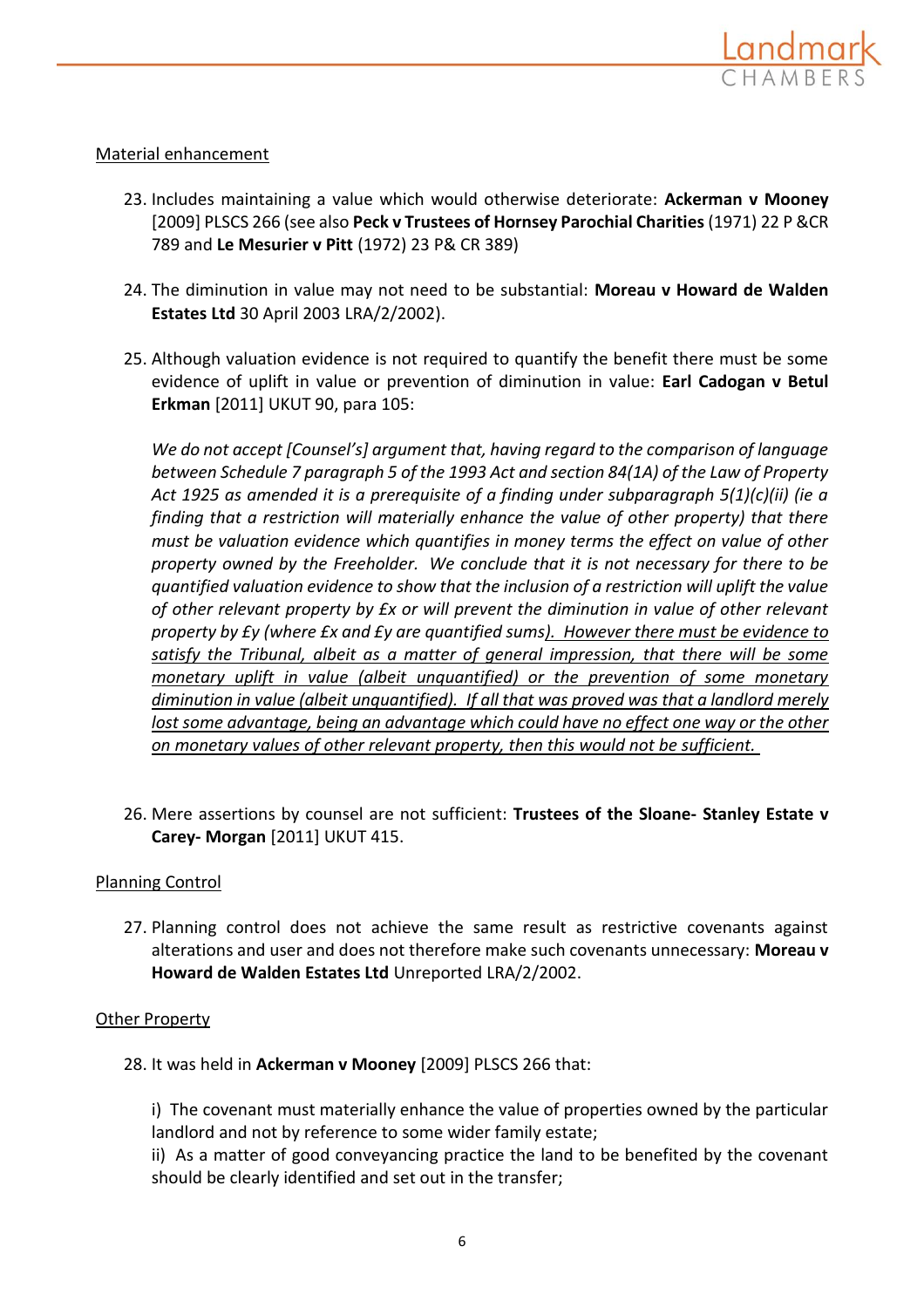

iii) The "other property" must be sufficiently close to the tenant's property to be affected by the covenant.

## Suitable Adaptations

- 29. "Suitable adaptations" does not include modifications, which can only be made under other legislation, i.e. section 84 of the Law of Property Act 1925: **Le Mesurier v Pitt**. However, statutory modifications made to leasehold covenants, e.g by s.19 of the Landlord and Tenant Act 1927 ,must be reproduced in the conveyance: **Peck v Trustees of Hornsey Parochial Charities** (1971) 22 P &CR 789.
- 30. Adaptation does not extend to imposing an entirely new covenant against other property belonging to the landlord: **Loder Dyer v Cadogan** [2001] EGLR 3

## **Agreement**

## What amounts to an agreement?

- 31. The Act does not define what is meant by 'agreement' although it is clearly means one falling short of a binding contract and there is reference to an agreement being subject to contract (**section 38(4**)). There is nothing which requires an agreement to be in writing although in practical terms it is safer and clearer to do so.
- 32. The concept of an agreement being at the same time both binding and subject to contract was explained in **Curzon v Wolstenholme** [2015] UKUT 0173 (LC) as follows:

*'52. On any contractual analysis, terms which are capable of being the subject of an application for a vesting order will nonetheless remain subject to contract. No application could be made for specific performance of those terms, and no agreement compliant with s.2 of the 1989 Act would exist. Thus, although the concept off a binding agreement subject to contract is a curious one, it is a concept which the Act requires to be acknowledged. The purposes of s.38(4) is not, as Mr Letman submitted, to confirm that agreed terms are not binding, but rather it is to make it clear that even though terms may have been agreed subject to contract, they are nonetheless to be treated as having been agreed for the purpose of the statutory scheme. Terms which have been agreed are not binding or irrevocable in a contractual sense; thus a nominee purchaser may decline to proceed with the proposed acquisition if it is dissatisfied with the best terms it has been able to agree; either party may seek their modification under s.24(b); either party may seek an order under s.24(4)(c) that despite all of the terms being agreed or determined the initial notice should be deemed to have been withdrawn. In my judgment agreed terms are only ever binding in the sense that they may be the subject of an application for a vesting order, which may or may not result in them being enforced.'*

33. It is possible to have a binding agreement as to part of the price or as to particular terms: **Lord Mayor and Citizens of the City of Westminster v CH2006 Ltd** [2009] UKUT 174 (LC) as confirmed in **Curzon v Wolstenholme** [2015] UKUT 0173 (LC).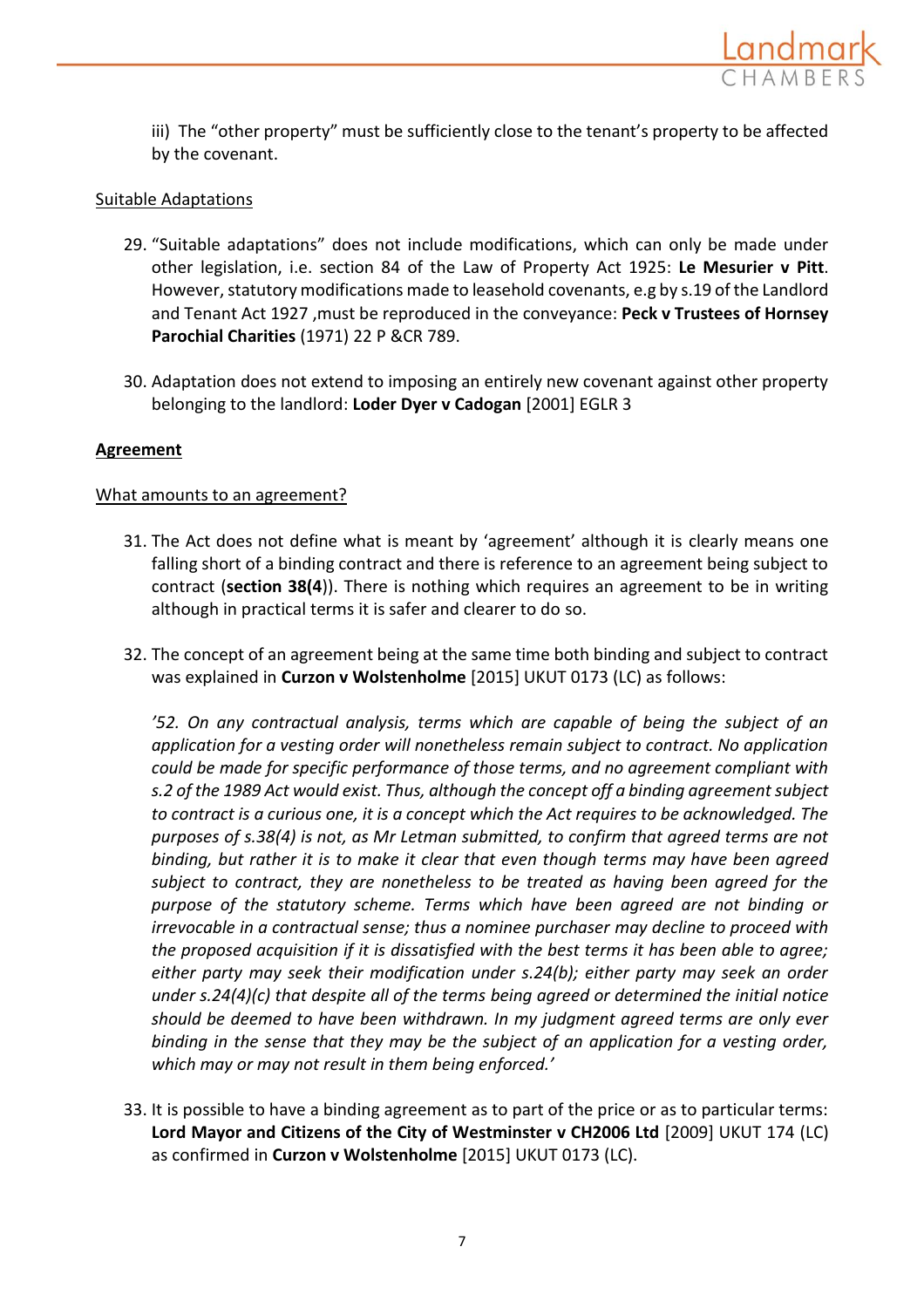

- 34. The Court of Appeal in **Curzon v Wolstenholme** [2017] EWCA Civ 1098 has confirmed (in obiter dicta) that once a term of acquisition has been agreed, the dispute on that term cannot be re-opened, despite the fact that other terms of acquisition remain in dispute. This is of course subject to the parties' ability to specify in their negotiations that nothing is agreed until everything is agreed.
- 35. Agreement must however not be conditional upon agreement or determination of other terms: **Ellis & Dines v Logothetis** (LRA/3/200). In other words it is not possible to have an agreement where the premium is conditional upon the exclusion/modification of certain terms or covenants.
- 36. There must be actual agreement which is a question of fact. As set out in the following paragraphs from the judgment of Mr Justice Lewison in **Pledream Properties Ltd v 5 Felix Avenue London Ltd** [2008] EWHC 3048:

*18 First, whether a term has been agreed is, in my judgment, a question of fact. The Act does not deem a term to have been agreed when in fact it has not.* 

*Second, a dispute may arise in fact even if the outcome of a dispute is a foregone conclusion. We all have experience of litigants advancing hopeless cases with no prospects of success. It would be a misuse of language to say that there was no dispute simply because the outcome was inevitable. This is consistent with the view of the ordinary meaning of the word 'dispute' addressed by Mr Justice Savile in Hayter v Nelson [1990] 2 Ll.Rep 265 and confirmed by the Court of Appeal in Halkin Shipping Corporation v Soapex Oils Ltd [1998] 2 All.E.R 23 .* 

*Third, in a case such as the present, where it was open to the parties to agree a departure from the default provisions of Schedule 7 , I see no reason why the proponent of a change must take an initial refusal at face value and cannot make another attempt to secure agreement. It is plain on the facts of this case that the nominee purchaser's solicitors persisted in their attempt to secure a full title guarantee by submitting a second version of the transfer containing that covenant on 1st September and moreover asking for it to be approved on 8th September. To put it at its lowest, they had not then given up hope of securing the reversioner's agreement to the full title guarantee. In addition, until 11th September the only draft transfer actually in existence was that which contained the full title guarantee.*

*Fourth, such indications as there are in case law suggest that what one is looking for is positive agreement rather than silence. In Gold Eagle Properties Ltd v Thornbury Court Ltd [2008] 3 EGLR 69 Judge Collins held that there was no agreement on the terms of a transfer until there had been an express indication that the terms of a transfer had been agreed. His decision was upheld by the Court of Appeal.'*

## When are the terms of acquisition agreed?

37. The leading case on when the terms of acquisition are agreed for a new lease is the Court of Appeal decision of **Bolton v Godwin-Austen** [2014] EWCA Civ 27. The particular term in issue was a 'rent as service charge' provision relating to the rent reserved by the head lease (the "RASC provision").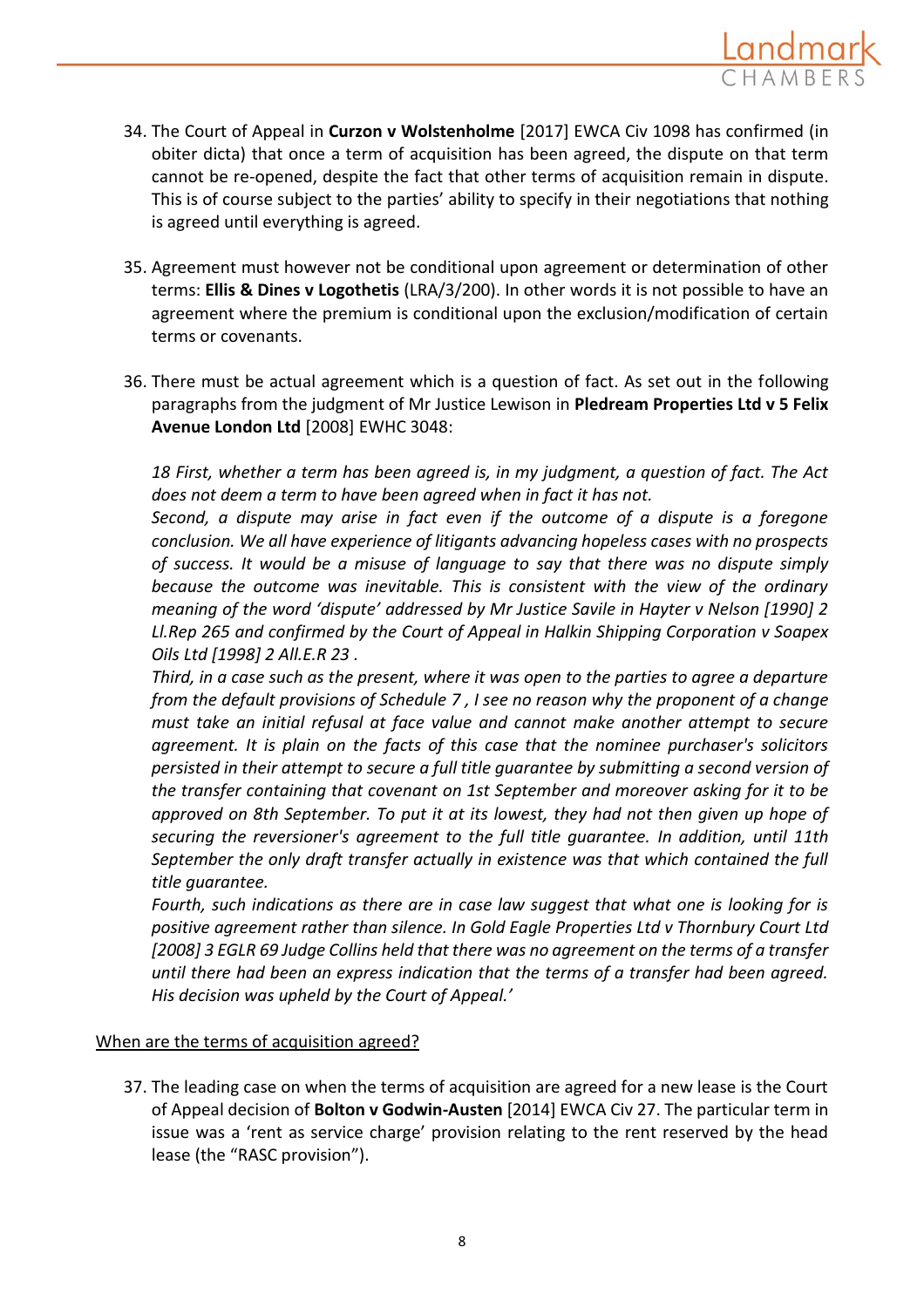

- 38. The tenant's section 42 notice proposed new leases of a further 90 years at a peppercorn rent and otherwise on the same terms as the existing leases subject to '...an amendment to paragraphs, 1(a)(i) of the Third Schedule so as to delete the words 'first four thousand pounds of the...' . The amendment would have the effect of removing the RASC provision.
- 39. The landlord's counter notice stated, insofar as relevant:

'The new lease terms should contain such modifications and amendments as the Landlord is entitled to under an/or as may be necessary to give effect to the requirements of Chapter II of Part II of the Act and without prejudice to the generality of the above such further reasonable modifications to be agreed'.

- 40. In response to these Counter Notices, the tenants' solicitors wrote in each case to the freeholders' solicitors stating "Our client wishes to accept all counter-proposals contained in your client's counter-notice."
- 41. The Court of Appeal unanimously held that the counter notice was valid. The following are the key paragraphs of the leading judgment of Lord Justice McCombe:

*'36 It seems to me that this is a perfectly workable proposal by the freeholders, capable of acceptance by the tenant, and leaving it to the court to determine what the landlord was entitled to or the Act required in respect of the RASC provision. The "sweeper provision" in the last part of the freeholders' counter proposal on this matter was, to my mind, no less certain or capable of operation than the common provision in a court's costs order that costs shall be "assessed, if not agreed".';*

*'44...It seems to me that if the Counter Notices truly contained a clear counter proposal, then it must have been capable of acceptance in the terms of the tenants' letter of 13 April 2011. If it was so accepted, then there was agreement as to the terms of acquisition, within the meaning of the Act. What followed then was the procedure for agreeing the form of lease under the Regulations. In implementing that procedure, the freeholders failed to comply with the prescribed time limit for responding to the tenants' amendments and would be deemed to have agreed them, with the necessary consequence that the tenants would be entitled to orders under section 48(3) .*

*45 For these purposes, it matters not at all what the true construction and effect of the counter proposals and of the tenants' acceptance of them were. The problem that has presented itself in these proceedings is that the freeholders and St Anselms are endeavouring to get round the undeniable fact that they failed to meet the time limits set out in the Regulations, by unscrambling the obvious and clear acceptance by the tenants of the freeholders' own counter proposals, whatever those proposals on their true construction might have meant';*

42. This is likely to cause far fewer problems in a collective enfranchisement claim as the counter notice is unlikely to use such a formula. However, if acceptance of the terms in the notice or counter notice is an agreement (see for example 10 Egerton Place) the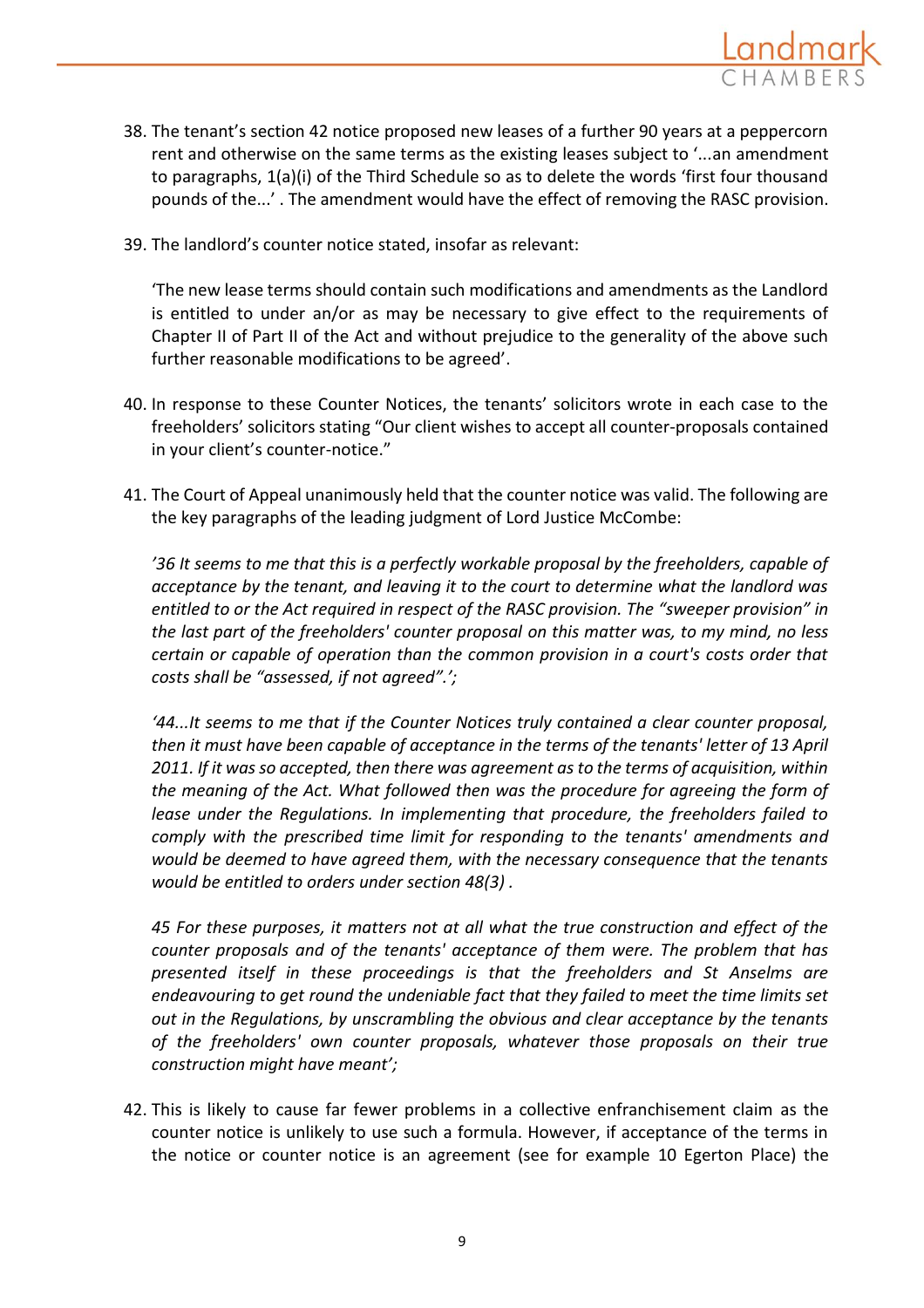

following occurs where, for example, the Nominee Purchaser accepts the price in the initial notice:

- i. The FTT would not have jurisdiction in respect of the price;
- ii. The nominee purchaser is unlikely to be able to claim the figure in the notice was too high such that the only solution would be to withdraw the claim;
- iii. Any intermediate landlords would be bound as the right to separate representation arises only after the reversioner has given the counter notice.
- 43. It is worth considering how the test in Bolton v Godwin Austin fits with that proposed by Her Honour Judge Alice Robinson in **The Lord Mayor and Citizens of the City of Westminster v CH2006 Ltd** [2009] UKUT 174(LC) and approved by Mr Justice Lewison in **Pledream Properties Ltd v 5 Felix Avenue London Ltd** [2008] as 'a workable test':

*'How is one to determine if such an agreement has been reached for the purposes of section 24? It would not be appropriate to require the formalities necessary to give rise to a binding contract at common law, even one made orally. There is unlikely to be any consideration flowing from one party to the other because the agreement relates to only some term of a larger whole. On the other hand 'the elephant in the room' test is inadequate as being insufficiently certain. In my judgement it must be clear that negotiations have been completed and final agreement has been reached, either orally or in writing, on a specific term or terms and that is not in any way contingent on agreement or determination of some other term or terms. It would thus be open to the parties to express any agreement as to e.g the price as conditional on the acceptance of other terms...'*

44. It is also worth bearing in mind that if the FTT has determined only the premium and the terms are expressed not to be agreed it seems a second application may be made to the Tribunal to determine any terms not agreed: **Goldeagle Properties Limited v Thornbury Court Limited** [2008] EWCA Civ 864 and **Penman v Upavon Enterprises Ltd** [2002] L&TR 10 CA.

## **Deemed Withdrawal**

45. The importance of an initial notice being deemed withdrawn is:

i) That no further notice may be given for a period of 12 months following the deemed withdrawal (section 13(9)). In a rising market or when the delay triggers the payment of marriage value this can have significant valuation consequences; and

- ii) It triggers a costs liability
- 46. The initial notice will be deemed withdrawn in the following circumstances:
	- i) Within 2 months of service of a negative counter notice the nominee purchaser fails to take court proceedings to establish the right to collective enfranchisement or withdraws such proceedings (section 29(1))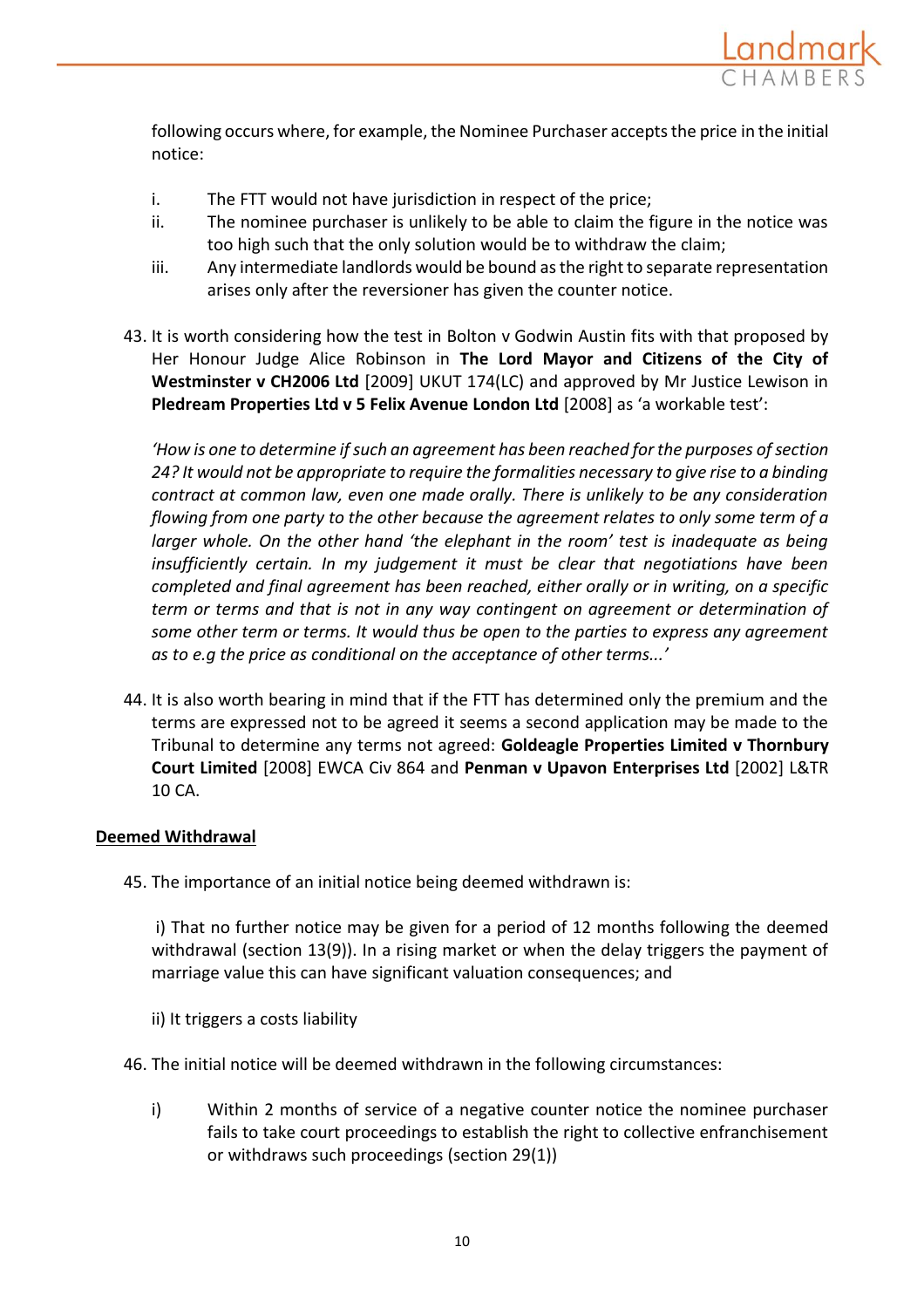

-The date of deemed withdrawal is either the end of the 2 month period for issuing proceedings or the date the application is withdrawn;

ii) Within 6 months of service of a counter notice admitting the right no application is made to the FTT to determine the terms remaining in dispute (section 29(2)(a))

-The date of deemed withdrawal is the end of the 6 month period;

iii) Where all the terms of acquisition have been agreed or determined by the FTT, but no binding contract has been entered into and no application has been made to court for a vesting order (section 29(2)(b))

-The date of deemed withdrawal in that case is the end of the two-month period for making the application

- iv) Where an application for a vesting order is made in time the court nevertheless has a discretion to provide for the notice to be deemed withdrawn as from the end of the 2 month period referred to above (section 29(5)(d))
- v) Where no counter-notice (or further counter-notice) has been served, but no application has been made by the nominee purchaser within 6 months of the date when the counter- notice should have been served (section 29(3))
	- The date of deemed withdrawal is the expiry of the 6 month period.
- vi) Where there is no counter notice an application is made by the Nominee Purchaser in time the terms have been determined by the court, but no binding contract has been entered into within the 2 month period laid down the Court has a discretion to provide for a deemed withdrawal of the notice. Section 29(5)(e))
- vii) Where an order determining the terms of acquisition has been made under section 25(5) (where there has is no counter notice) but no application for a vesting order has been made within 2 months (section 29(4))

-The date of deemed withdrawal is the end of that 2 month period.

viii) Where the appointment of the nominee purchaser is terminated and there is no replacement for the time being, and no further notice is served on the reversioner within 28 days, with details of a replacement(section 29(5)(a))

-The date of deemed withdrawal is the end of the 28 day period

- ix) Where the nominee purchaser has retired or died, and no notice of replacement is given within 56 days by the participating tenants (section 29 (5)(b))
	- The date of deemed withdrawal is the end of the 56-day period.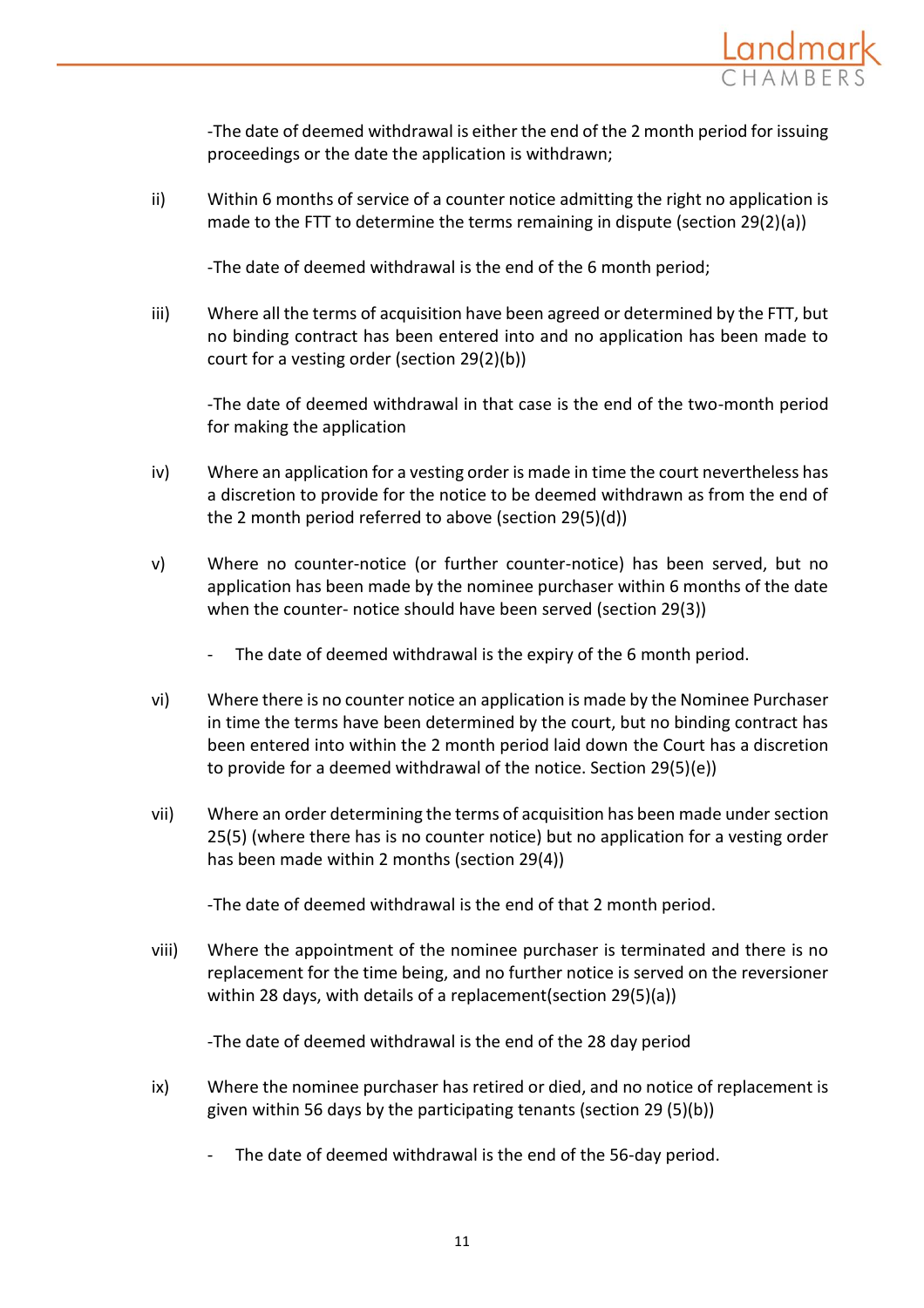

x) Where the nominee purchaser fails to comply with a notice requiring him to deduce title under s.20 (section 29 (5)(b))

- The date of deemed withdrawal is the expiry of the 21 days given for compliance under s.20(2).

## **Independent Representation**

47. The issue here relates to intermediate landlords. There is no specific obligation or statutory duty on the reversioner towards other landlords although there is a statutory defence at paragraph 6(4) of Schedule 1 to the Act whereby:

*the reversioner, if he acts in good faith and with reasonable care and diligence, shall not be liable to any of the other relevant landlords for any loss or damage caused by any act or omission in the exercise or intended exercise of the authority conferred on him*

- 48. An intermediate landlord may give notice of separate representation pursuant to paragraph 7 of schedule 1 to the Act but only after the service of the relevant counter notice.
- 49. It has been held by the Upper Tribunal, and upheld by the Court of Appeal, that in a claim for a new lease the competent landlord has the authority or power to agree the terms of the new lease with the tenant so as to bind the intermediate landlord even where they have served a notice of intention to be separately represented (Howard de Walden Estates Limited v Accordway [2014] UKUT 0486(LC) and Kateb v Howard de Walden [2017] 1 WLR 1761.) The relevant provisions in that context are paragraph 6 and 7 of Schedule 11 to the Act.
- 50. See the Court of Appeal judgment in Accordway at [29] and [34]:

*29 The provisions of paragraph 7 clearly do qualify the authority conferred on the competent landlord by section 40(2) as the opening words of paragraph 7(1) make clear. But the derogation is limited to separate representation (paragraph 7(1)) and the right to receive directly the Schedule 13 compensation: paragraph 7(2))(Paragraph 7(1) does not in terms*  limit the power of the competent landlord to reach enforceable agreements with the *tenant which are binding on the other landlords and its sphere of operation is confined to legal proceedings rather than proceedings more generally arising out of the service of the section 42notice. Mr Fieldsend's argument therefore depends upon reading into paragraph 7 (and, in particular, its references to the other landlords being separately represented) a limitation on the power of the competent landlord to compromise the issues in the F-tT proceedings on behalf of the other landlords.*

*34 If, contrary to Mr Fieldsend's submissions, paragraph 7 gives the other landlord in question no more than a right to be heard he still retains the protection of paragraph 6(4) available to the other landlord but the tenant is not burdened with having to resolve disputes between the various landlords in order to avoid the expense and delay involved in contested proceedings. He retains the competent landlord as the sole party to any*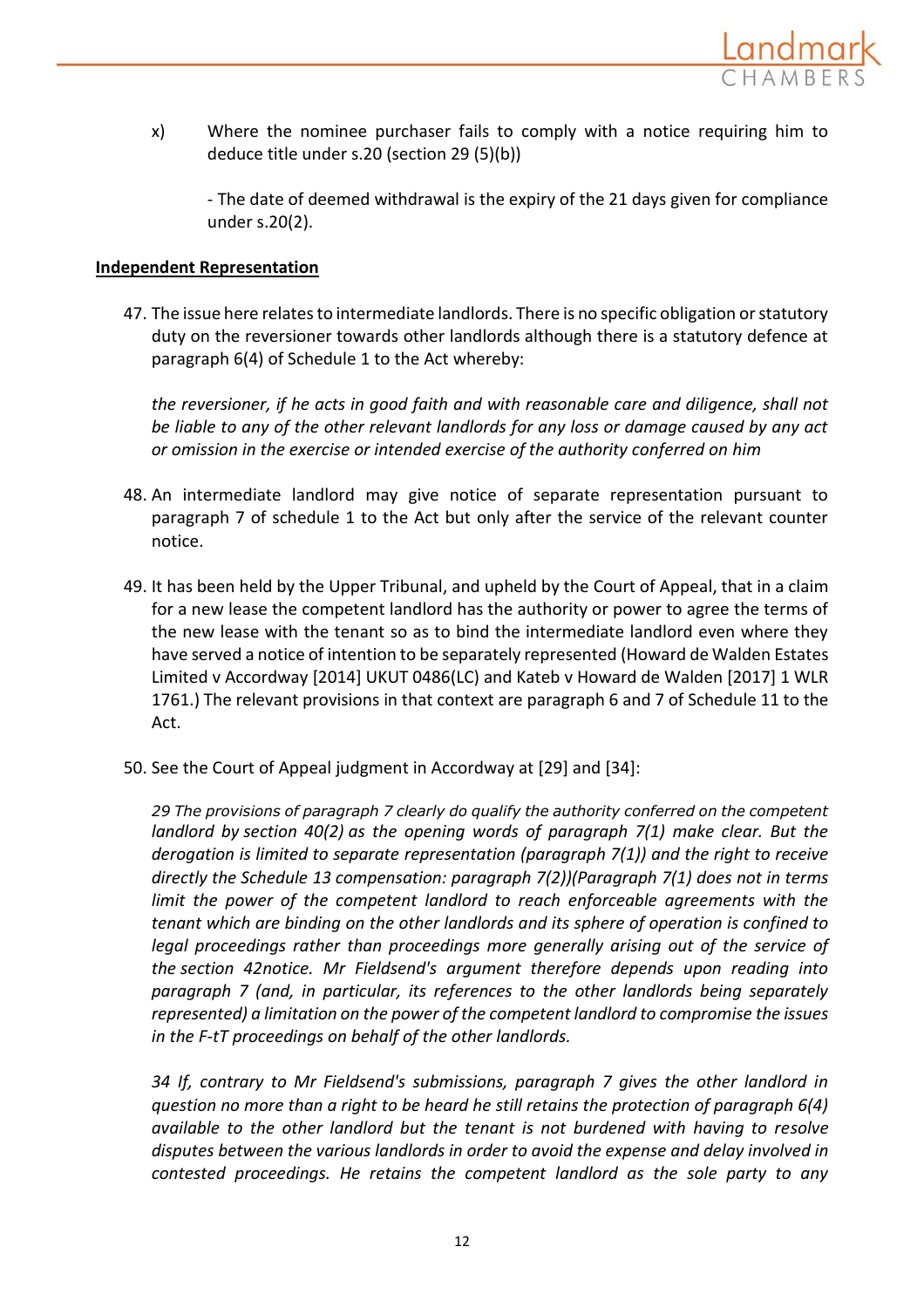

*negotiated settlement and disputes between the landlords as to the terms of the new lease or the amount of compensation which should be paid need not concern him. It therefore seems to me possible to identify in section 40(2) a policy objective in favour of facilitating the acquisition by the tenant of a new extended lease which is recognised by Schedule 11 . The scheme of paragraphs 6 and 7 is to preserve the measure of authority granted by section 40(2) (see paragraph 6(1)) but to build in protections designed to mitigate the possible adverse effects which this may have on other landlords. They can seek directions from the county court as to how the competent landlord conducts the proceedings and (if appropriate) recover compensation for negligence and bad faith. But the ability of the competent landlord to provide the tenant with an agreement binding on all other landlords remains unaffected.*

- 51. There is however a difference between collective and new lease claims. In a collective claim the intermediate landlord is entitled, after the service of the reversioner's counter notice, to serve notice to deal directly with the nominee purchaser (paragraph 7(1)(a) Schedule 1 1993 Act).
- 52. The distinction between lease extension and collective claims in this context was drawn in the Court of Appeal, at  $[36]$  –  $[38]$ :

*37 In this part of the legislation the reversioner's authority to act for and bind other relevant landlords in relation, for example, to the agreement of the terms of acquisition (paragraph 6(1)(b)(ii)) is also made subject to a right for the other landlords to seek directions from the court. But paragraph 7 is expressed to qualify not only section 9(3) but also paragraph 6 and, more important, includes an express right in paragraph 7(1)(a) to deal directly with the nominee purchaser in respect of the negotiation and agreement of the terms of acquisition or the other matters mentioned in sub-paragraphs (i) to (iii) of paragraph 6(1)(b). This is confirmed by section 24(3) (the equivalent of section 48(3) in Chapter II ) which refers in sub-paragraph (b) to all the terms of acquisition having been agreed between the parties. "The parties" is defined by section 24(7) as meaning the nominee and the reversioner and any relevant landlord who has given a notice under paragraph 7(1)(a) of Schedule 1 .*

*38 It is clear that in a Schedule 1 case the intermediate landlords (relevant landlords) only acquire a right to be parties to an agreement about the terms if they serve a paragraph 7(1)(a) rather than a paragraph 7(1)(b) notice: see section 24(3) . The absence of any comparable provision in paragraph 7 of Schedule 11 and section 48(3) confirms, to my mind, that Parliament did not intend that a Schedule 11, paragraph 7 notice should remove the competent landlord's authority to agree terms binding on all the other landlords. In that way it is no different from a notice served under paragraph 7(1)(b) of Schedule 1 .*

- 53. In 10 Egerton Place (LON/OOAW/OCE/2014/0209) the FTT considered the position where an intermediate landlord had served notice of separate representation and the terms were subsequently agreed between the freeholder and nominee purchaser.
- 54. The key dates were as follows: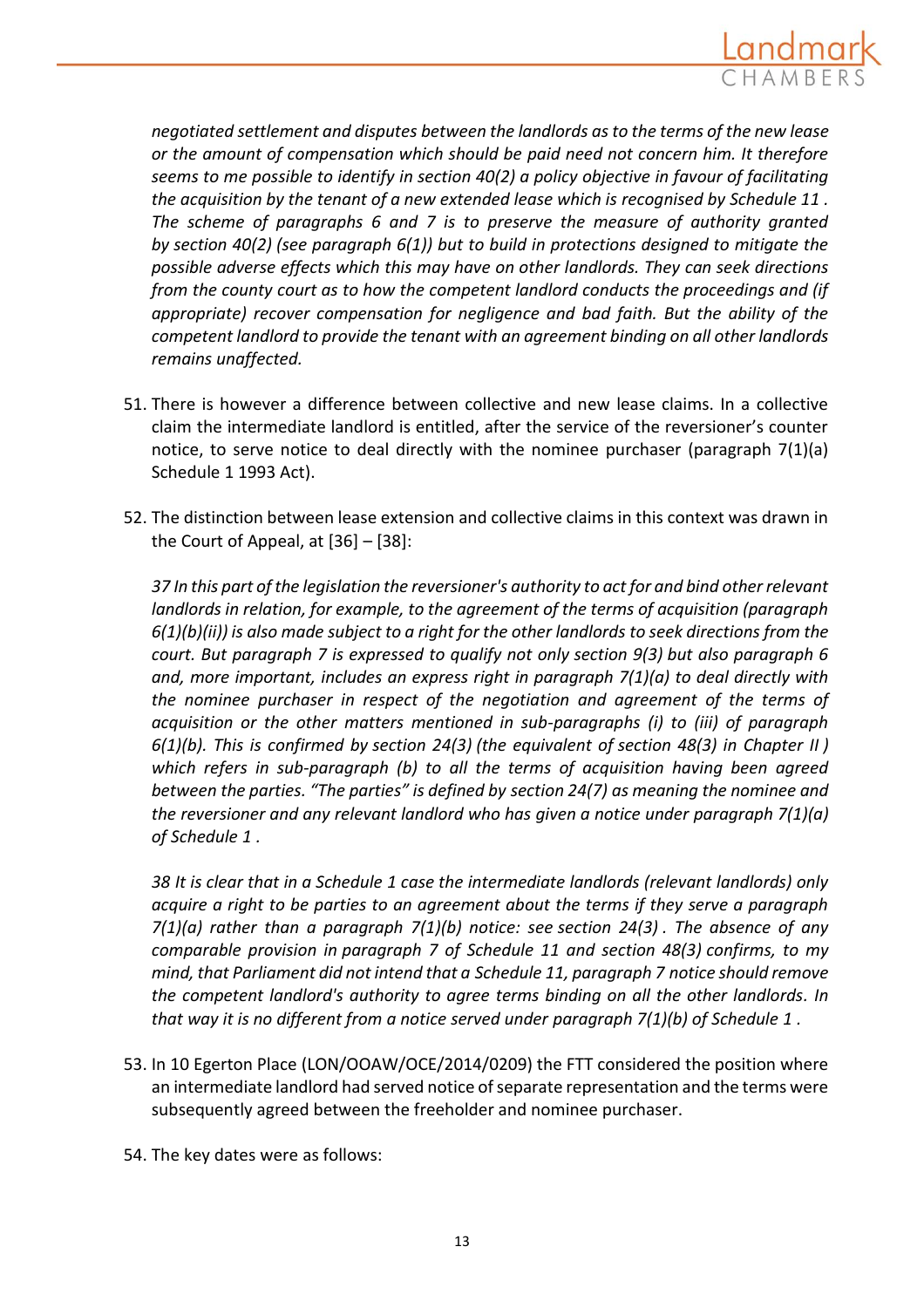

19 March 2014 an Initial Notice was served;

23 May 2014 a Counter Notice was served by the Freeholder;

15 October 2014 the intermediate landlord served notice of separate representation;

11 December 2014 the nominee purchaser wrote to the intermediate landlord purporting to accept the terms of the counter notice

- 55. The FTT began by confirming that:
	- *24 The Tribunal does not consider that the Freehold Reversioner has the power to agree a term with the Nominee Purchaser after notice of separate representation had been served by the Intermediate Landlord. Such a notice was served on 15 October 2014, giving an entitlement pursuant to Paragraph 6(1)(b)(ii) of Part II of Schedule 1 to the Act to "deal" with the Nominee Purchaser "in connection with" negotiating and agreeing the terms of acquisition'*
- 56. The Tribunal referred to Howard de Walden v Accordway and noted the distinction drawn in that case between lease extensions and collective enfranchisement claims as well as the right for any other relevant landlord to give notice pursuant to paragraph 7(3) of Schedule 1 to the reversioner requiring him to apply to the Tribunal for the determination of any of the terms of acquisition so far as relating to the acquisition of any interest of that landlord.
- 57. The Tribunal then framed the issue for determination as follows:

*'whether there was an offer by the Intermediate Landlord which was capable of acceptance by the Nominee Purchaser on 11 December 2014'.* 

58. The Tribunal held that there was:

*29 The Tribunal accepts [Counsel's] submission that the Counter Notice, as a matter of law, must constitute an offer capable of acceptance and that the Intermediate Landlord at no time made new counter proposals to those made in the Counter Notice. Since those counter proposals were made at a time when Wellcome was authorised by Section 9 and Schedule 1 of the Act to make them on behalf of the Intermediate Landlord, it was open to the Nominee Purchaser to accept them when they were made. They could clearly have been accepted immediately after service of the Counter Notice and, but for their variation or withdrawal by the Intermediate Landlord, they continued to be available for acceptance'* 

59. Two key points emerge:

i) Once an Intermediate Landlord has served notice of separate representation terms may not be agreed between the Nominee Purchaser and the Freehold Reversioner without the Intermediate Landlord; however

ii) Unless the Intermediate Landlord varies or withdraws the counter proposals in the Counter Notice they may be accepted by the Nominee Purchaser